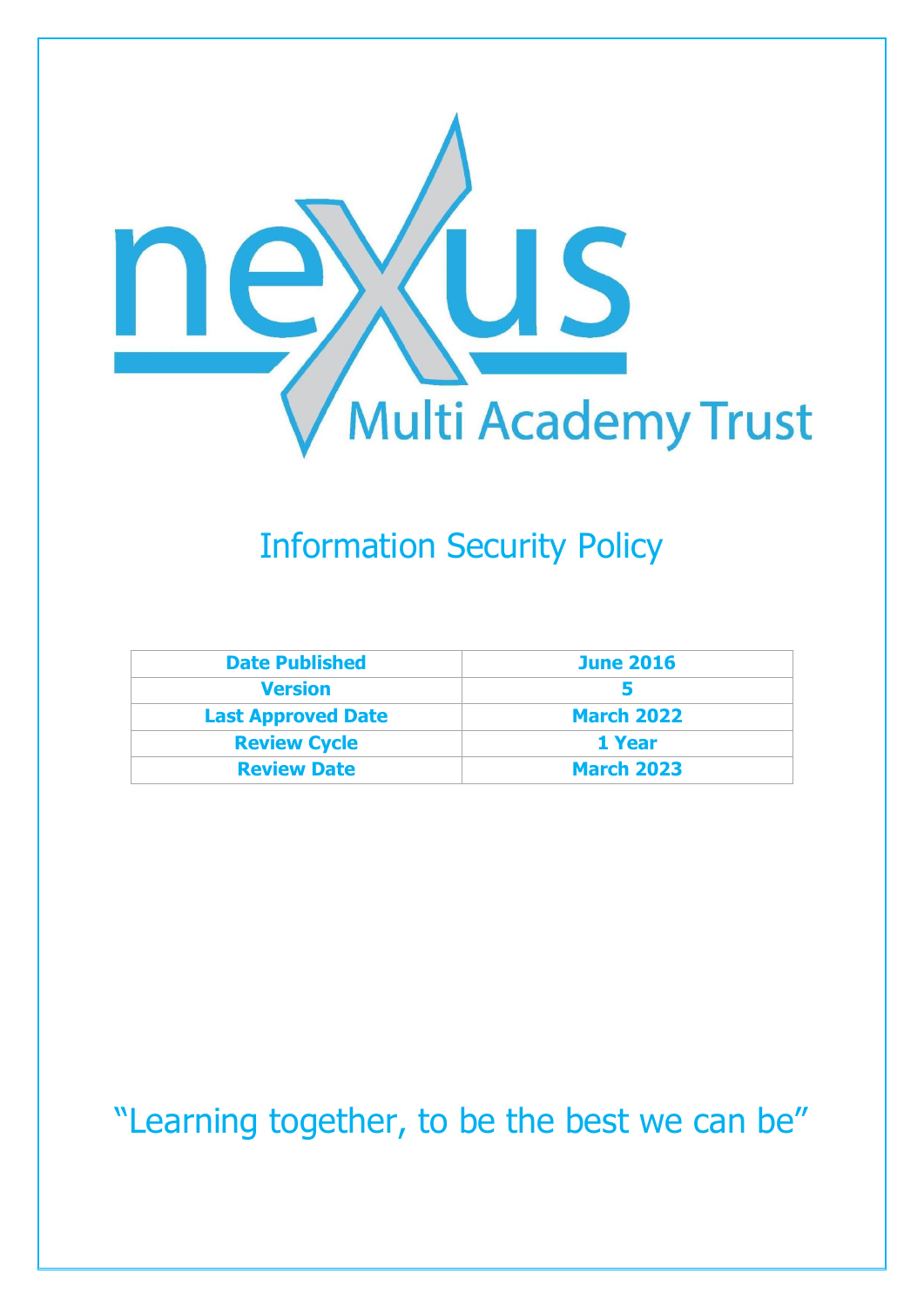

# 1. Purpose

- 1.1.The purpose of this document is to provide a documented record of requirements for Information Assurance
- 1.2.It is the responsibility of Nexus Multi Academy Trust to ensure that:-
	- Confidential information is protected from unauthorised access or disclosure;
	- **Information is accessible and available;**
	- **Integrity of information is maintained.**
	- **Information held by the Trust is protected from threats, whether** internal, external, deliberate or accidental.
	- **Contractual, regulatory, audit and legislative requirements are met.** Including, but not limited to:
		- Freedom of Information
		- Data Protection Act
		- **Computer Misuse Act**
		- **General Data Protection Regulation**
	- All employees, volunteers, governors, consultants, contractors and agents employed by the Trust provided with authorised access to the Trust's equipment are aware of information security issues and good practice.
	- All breaches of information security, actual or suspected are reported, investigated, reviewed and acted upon.

### 2. Review

2.1. The policy will be subject to regular review by the Trust Board and will be amended as appropriate in response to changing organisational, legislative, environmental and technical requirements.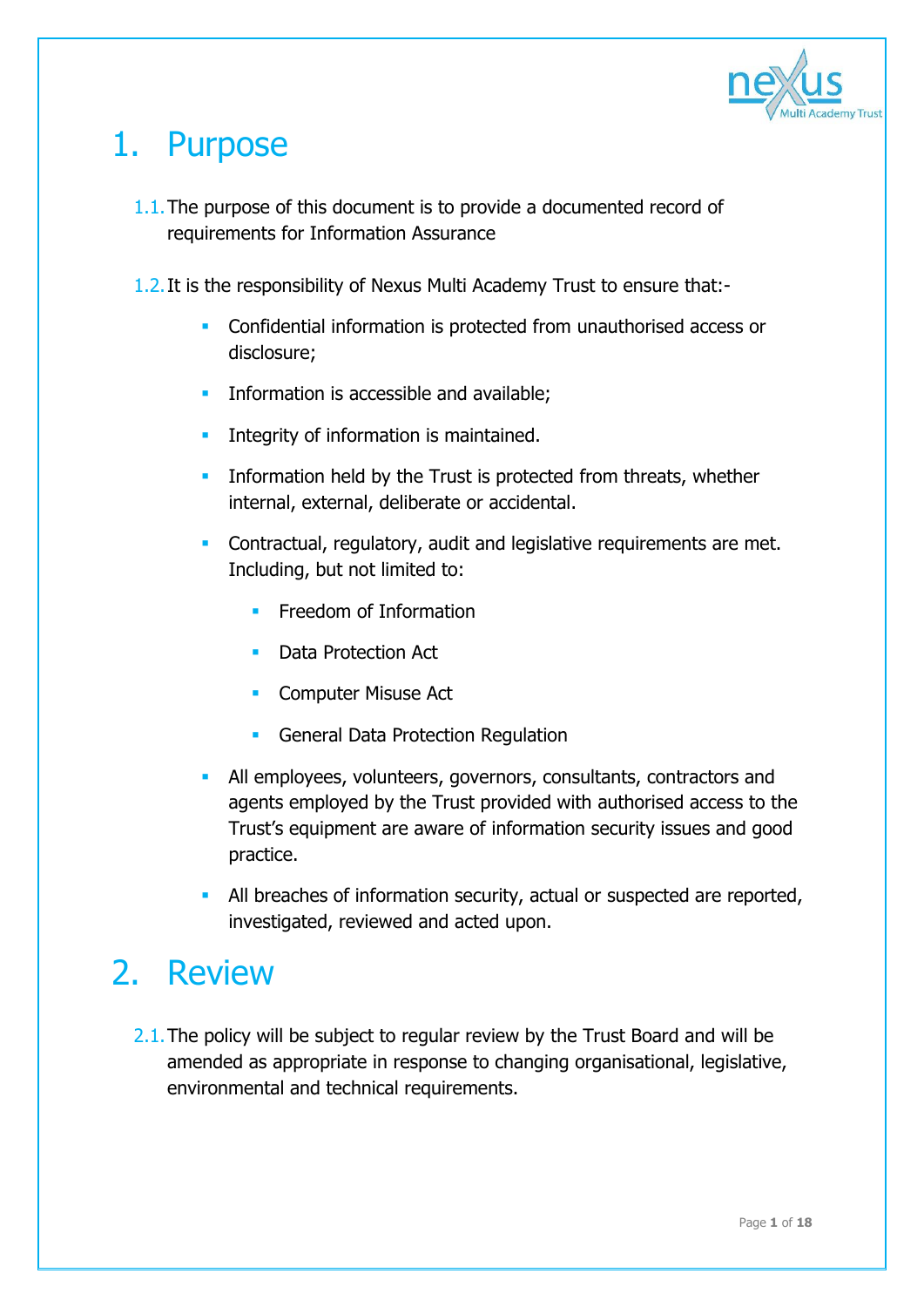

# 3. Scope

- 3.1.The Information Security Policy shall apply to:
	- **All constituent academies and services in Nexus MAT;**
	- All permanent and temporary employees, volunteers, governors, consultants, contractors and agents employed by the Trust and provided with authorised access to the Trust's equipment, systems, information and paper records;
	- All Trust Owned and/or controlled electronic equipment including desktop PC's, mobile devices and communication equipment;
	- All Trust owned documents and records and those records stored by the Trust.

### 4. Roles & Responsibilities

- 4.1.The Trust Board will, either directly or through delegated powers:
	- maintain and review the information security policy;
	- **•** review security incidents and take appropriate action in conjunction with HR
- 4.2.The Trust Chief Executive Officer will, either directly or through delegated powers:
	- **Provide the necessary technical security to the Trust's ICT** infrastructure;
	- **Maintain the technical estate through patching and maintenance;**
	- **Ensure provision of technical knowledge on the security of equipment;**
	- **Ensure that there is advice for system owners on the technical security** of their equipment and end of life;
	- Record, Monitor and report on security breaches;
	- **Ensure that systems are scanned to maintain and prevent security** risks from malicious threats, i.e. Malware, spyware;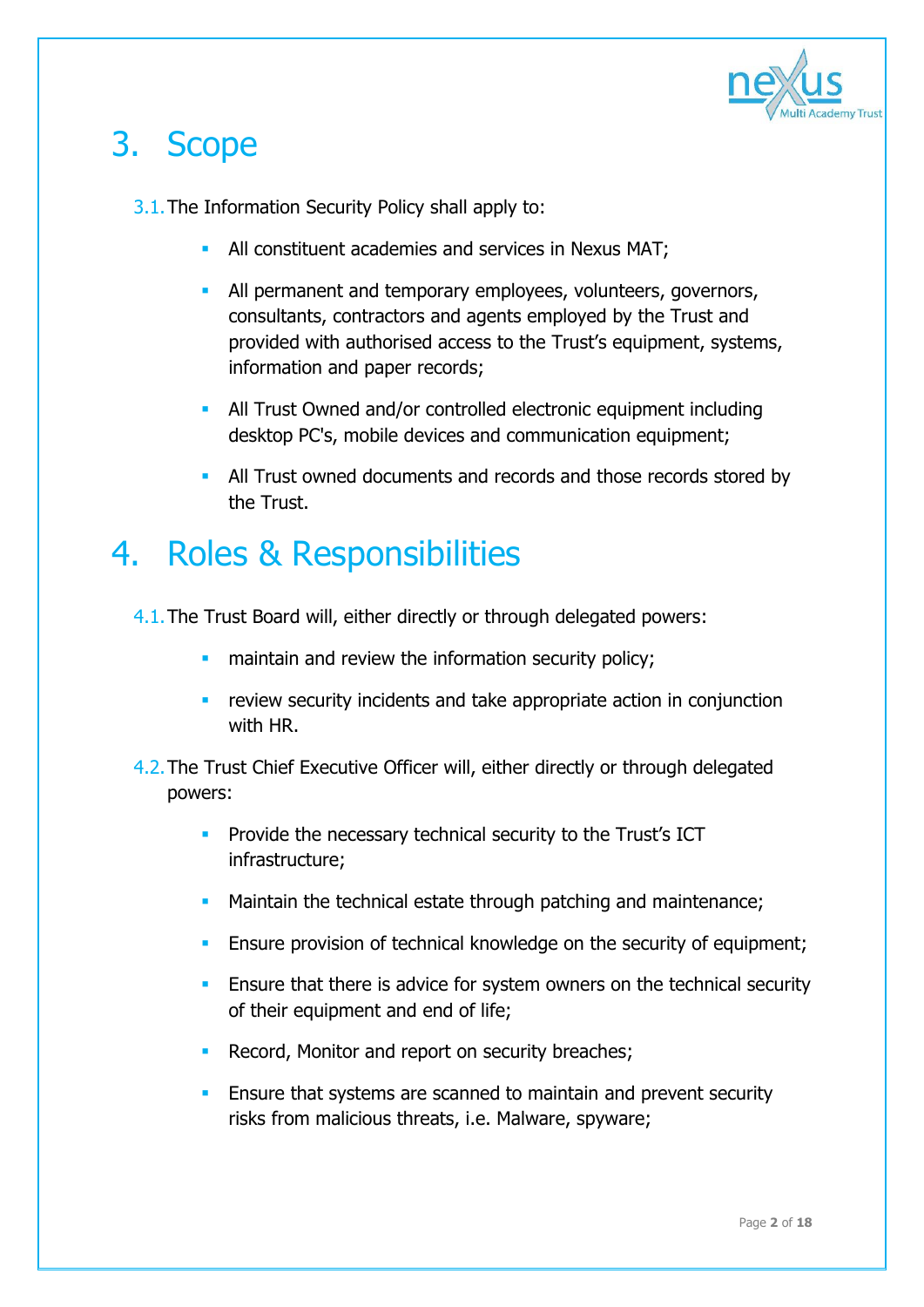

- Ensure that licensing agreements for software are monitored and maintained;
- Assess, record and mitigate electronic Information Assurance risks and issues.
- 4.3.Headteachers will ensure:
	- **EXECTED EMPLOYER EXECTED FEEDER** employees receive instructions in relation to information governance during their induction, which will include data protection, information security, e-safety, records management and freedom of information;
	- that the integrity of potential employees will be verified wherever possible by taking up references and carrying out vetting procedures where applicable;
	- **that adequate training is available for employees;**
	- **F** review security incidents and take appropriate action in conjunction with the Chief Executive Officer.
- 4.4.Each academy system or application used by the Trust shall have a designated ICT system administrator.

### 5. Access to Systems

### 5.1.**Asset Control – Personal Responsibility**

5.1.1. Nexus Multi Academy Trust purchases assets for the express use of executing Trust business. An inventory will be maintained of all the Trust's major corporate I.T. assets and the ownership of each asset will be clearly stated

### 5.2.**Returning assets**

- 5.2.1. If assigned equipment is no longer in use by the assigned owner, it is their responsibility to return that equipment to their system administrator or line manager for the transfer/removal of personal responsibility, who will then inform the school business manager to update the academy inventory.
- 5.2.2. Laptops and other mobile devices shall not be stored in lockers, drawers or elsewhere as 'spares'.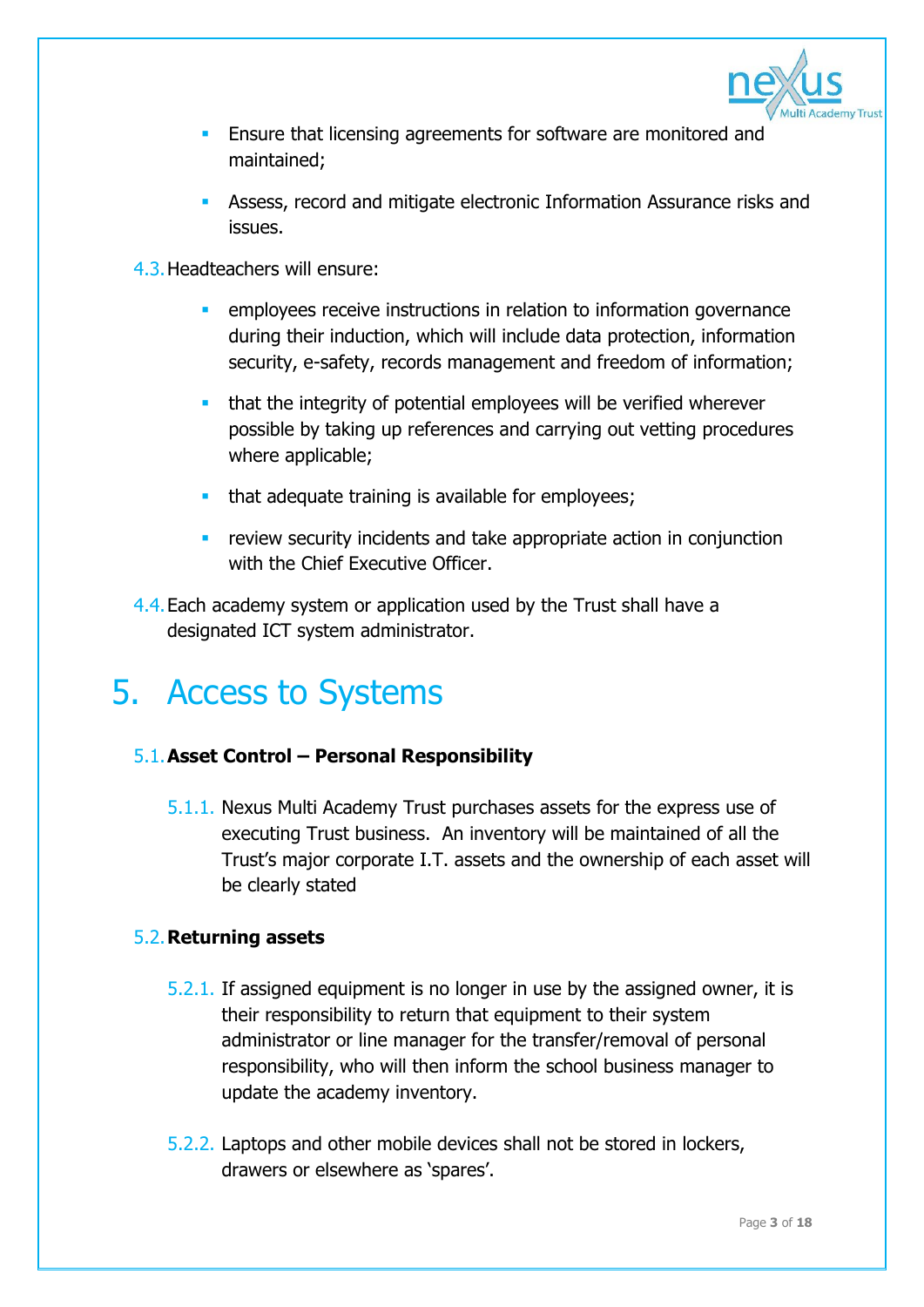

### 5.3.**User ID - Network Unique User Identification**

5.3.1. All users are provided with a unique User ID to access the academy network. No attempt shall be made to sign on to any system or database using someone else's User ID. This is a security breach and should be reported to the Headteacher.

### 5.4.**Vetting and References**

- 5.4.1. In order to ensure that employees are reliable and trustworthy in the handling of information, references should be obtained and identity / background checks completed in accordance with Trust policy.
- 5.4.2. All Trust employees must have a basic security check to allow them to work. This ensures employees can legally work in the UK.

### 5.5.**Codes of Conduct**

5.5.1. Employees and Governors and volunteers must adhere to the Employee Code of Conduct which details obligations regarding disclosure of information, use of ICT and data security, use of systems and equipment and confidentiality.

### 5.6.**Termination Of Employment**

- 5.6.1. On leaving the employment of the Trust, all equipment & software must be returned to academy office.
- 5.6.2. All Trust assets remain the property of the estate and must be returned when an employee leaves the Trust.
- 5.6.3. The Trust will take the necessary action to reclaim all equipment, software and information that has not been returned by the member of staff (e.g. by means of final salary payment).
- 5.6.4. For damage limitation for the Trust, and user rights, employees formally give rights to access and handle all user data stored in "my documents". A all user data should be freely accessed by the Trust to ensure continuity of business has been identified with the leaver prior to the termination date.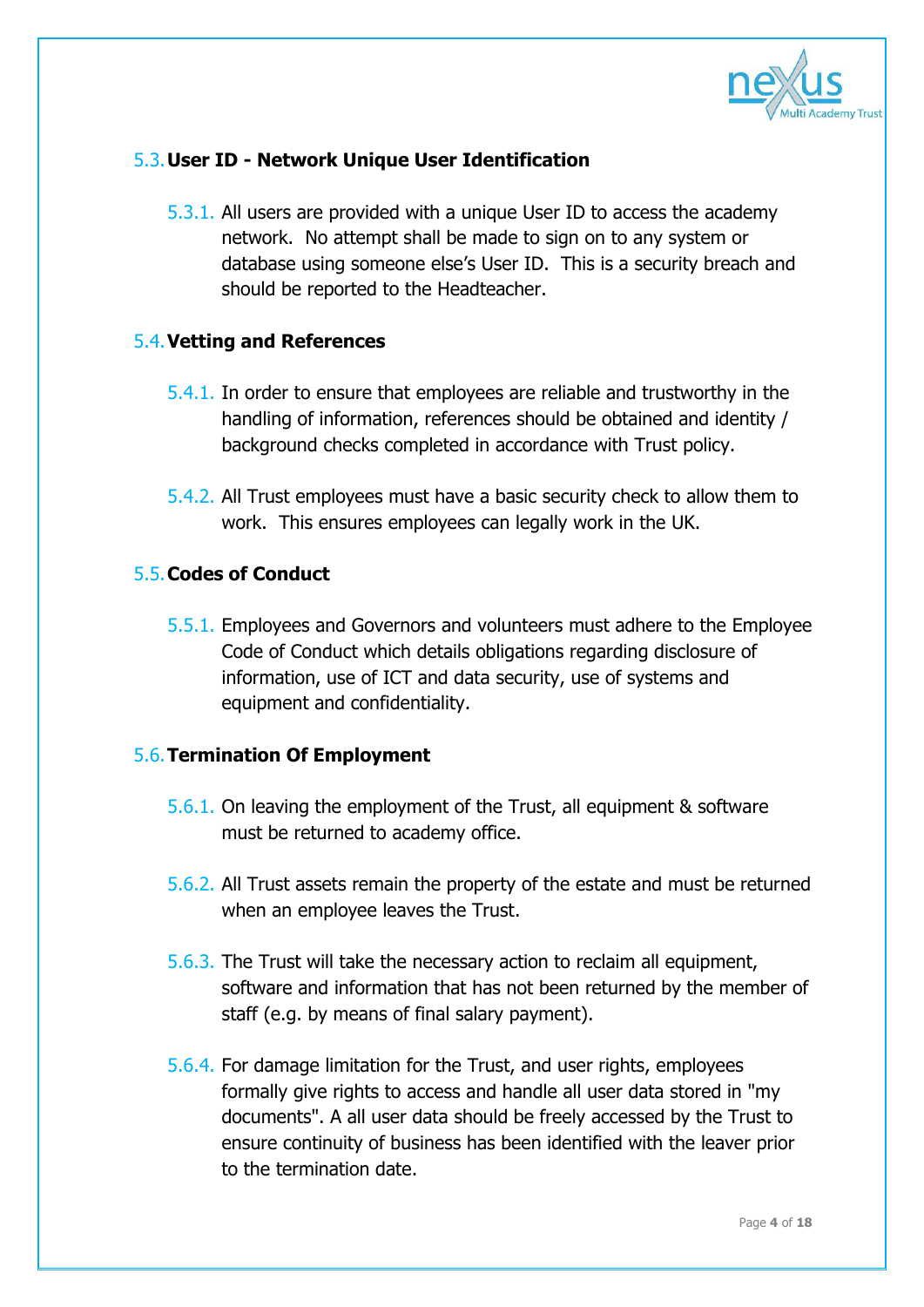

### 5.7.**Temporary Staff, Consultants and Agency Staff**

5.7.1. Where staff are employed who won't go through the normal induction procedure, Headteachers/managers must ensure they are made aware of this policy and their responsibilities regarding information governance and confidentiality.

### 5.8.**Work Experience and Student Placements**

5.8.1. Students and academy children on work experience must sign a confidentiality at the commencement of their time with the Trust.

### 5.9.**Line of Business Applications User Identification**

- 5.9.1. Some of the Trust's applications have additional layers of security to ensure that employees only access the information that they require to carry out their duties.
- 5.9.2. Attempting to access another user's account on any of these systems is a security breach and should be reported to the Head of Digital Technologies\Headteacher.

### 5.10. **Emergency Access**

5.10.1. Should access be required to system accounts in periods of absence, or after an employee has left the Trust, the appropriate access must be sought via the Headteacher to ensure the control of access to systems and data as per the Data Protection Act.

### 5.11. **Authorisation Levels**

5.11.1. Employees must have the information they need to do their job. Some data within Systems is segregated into levels/accounts to protect the information held within them. Authorisation levels must be set on a need to know basis, i.e. each user shall access, only what they need for work purposes.

### 5.12. **Password Policy**

5.12.1. Access to Trust systems require a password. The requirements for that password are controlled centrally by group policy in order to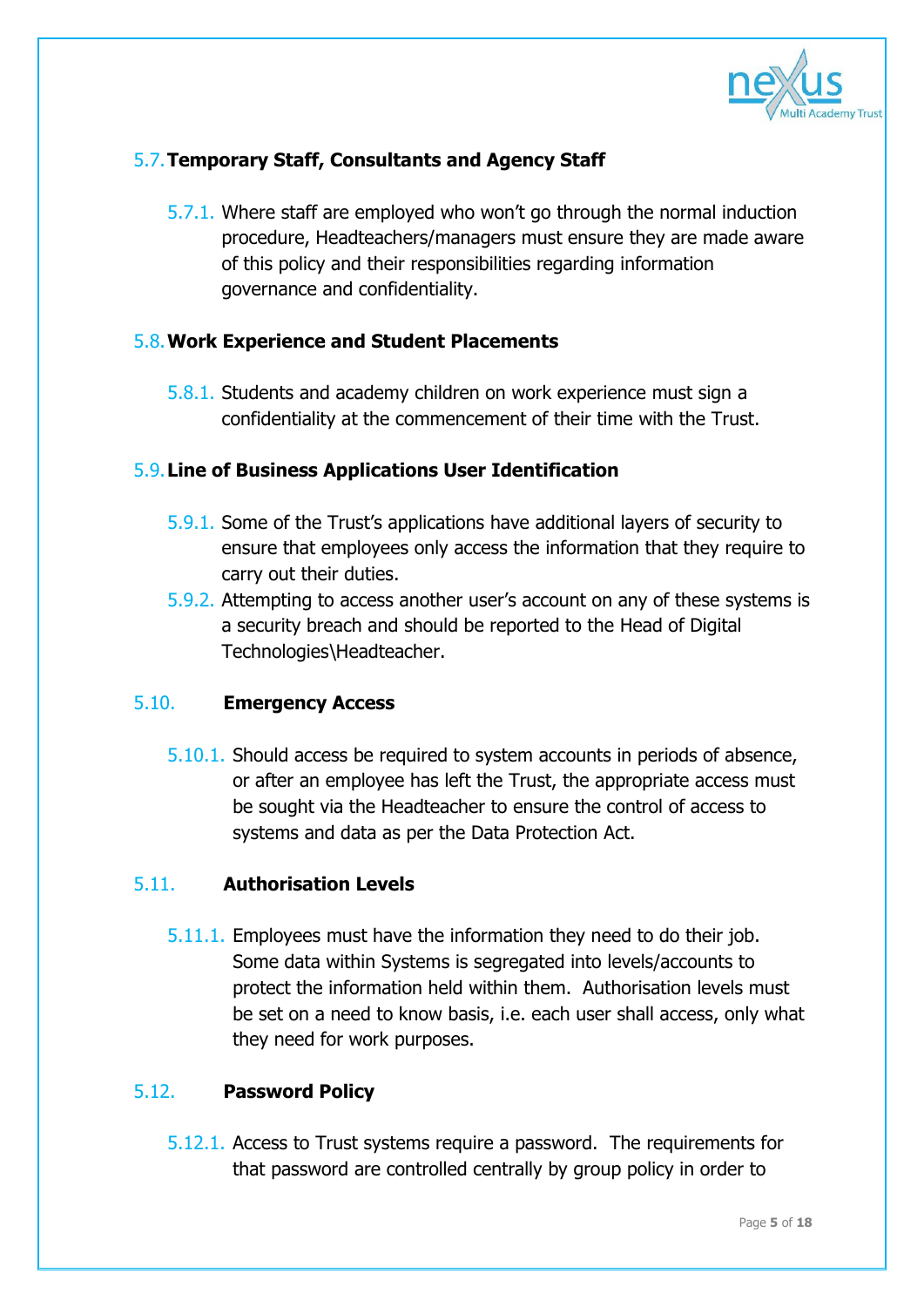

meet industry guidelines and at the recommendation of CESG to ensure the security of information.

### 5.13. **Use of the Internet**

- 5.13.1. Internet usage must comply with the Trust's Electronic Communications Policy and you are not permitted to access websites containing adult material, paedophilia or information relating to drugs, gambling, racism, terrorism, violence or weapons (unless you have been authorised for specific work purposes).
- 5.13.2. The Internet must not be used for personal business, trading or share dealing.
- 5.13.3. Use of email is recorded and is monitored at all times.
- 5.13.4. Trust equipment must not be used to download and store copyrighted material, music files and videos. This is illegal and may result in disciplinary action. Regular monitoring and reporting on this takes place.

### 5.14. **Use of E-Mail**

- 5.14.1. Email must be used in accordance with the Trust's Electronic Communication Policy.
- 5.14.2. Official email shall not be used for registration to Non Work Related (NWR) good or services.
- 5.14.3. The content of electronic mail messages are regarded as a form of publication and are subject to libel laws. Messages must not have any content which could be considered as defamation, harassment or discrimination.
- 5.14.4. Information in emails may be accessible to the public under the Freedom of Information and Data Protection Acts. Ensure that all emails are accurate, justified and professionally worded.
- 5.14.5. E-mail is unique to each employee. You must not allow anyone else to use this user ID. If someone else is to administer e-mails for you, you must use the delegate facility.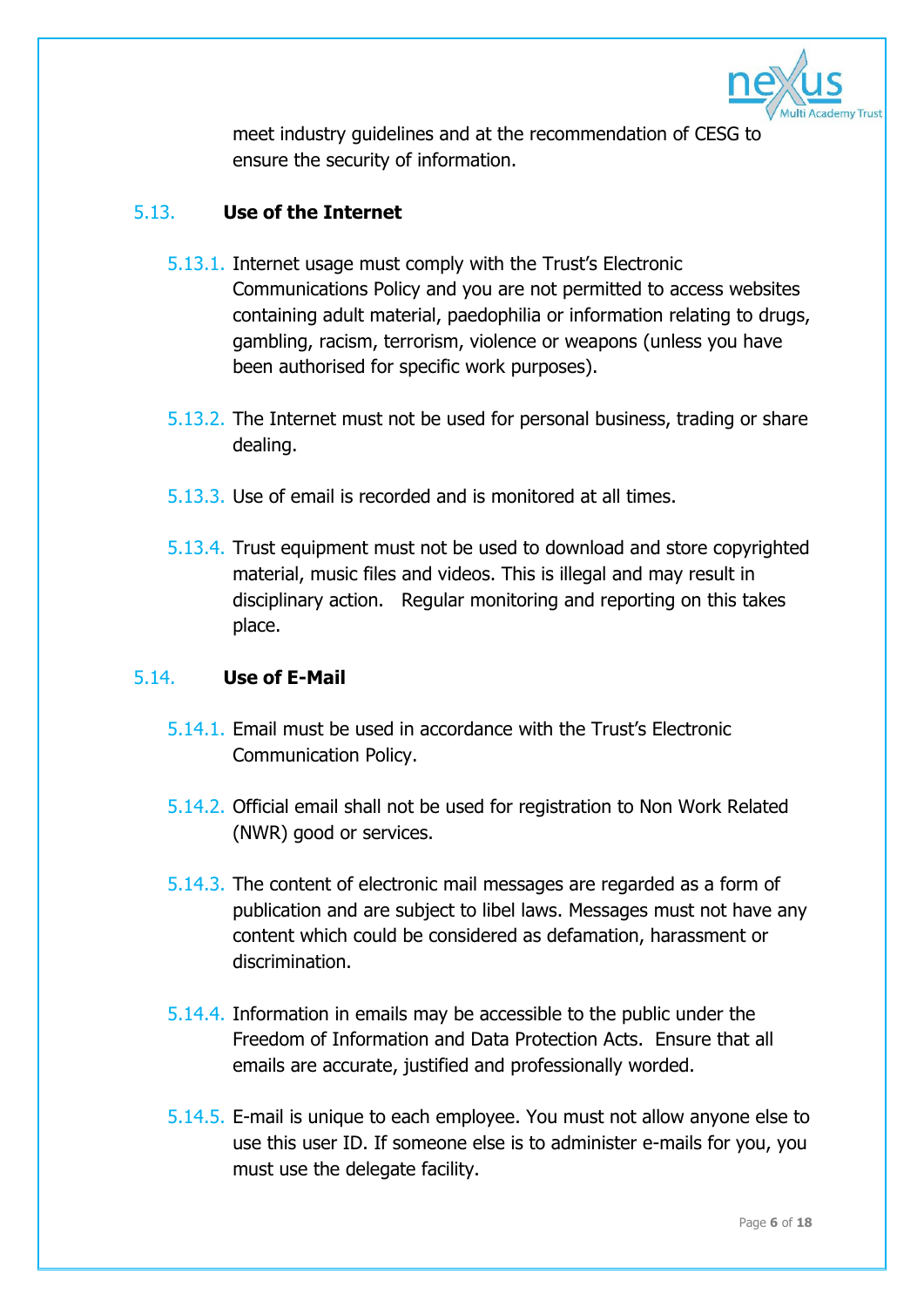

- 5.14.6. The 'Out of Office' facility must be used for any planned absence.
- 5.14.7. Use of internet (web- based) e-mail accounts (such as Hotmail, gmail etc.) are restricted to users who put forward a valid business case. Contact the Headteacher or your line manager for further details.
- 5.14.8. Access to social media sites, (Facebook, twitter etc) are restricted to users who put forward a valid business case.
- 5.14.9. Use the standard academy signature for all work e-mails. This should be in the following format:

**Name Job title Academy name Academy address Academy contact number Academy web address**

### 5.15. **Monitoring**

- 5.15.1. All systems must be monitored and audited for administrative, legislative and management purposes, therefore, personal privacy cannot be guaranteed.
- 5.15.2. It may be necessary to access systems and equipment during an employee's absence to ensure business continuity. Please see para 5.6.4 for more information.

### 5.16. **Security Incidents**

- 5.16.1. All actual or suspected breaches of security and / or the information security policy must be reported in accordance with the policy:
- 5.16.2. Security incidents are detected by multiple different mechanisms:
	- **Though Trust personnel or a direct report from an end user;**
	- Via HR or Audit, this could be from a confidential report, management request, scheduled audit etc;
	- Automated detection from content filtering or anti-virus software.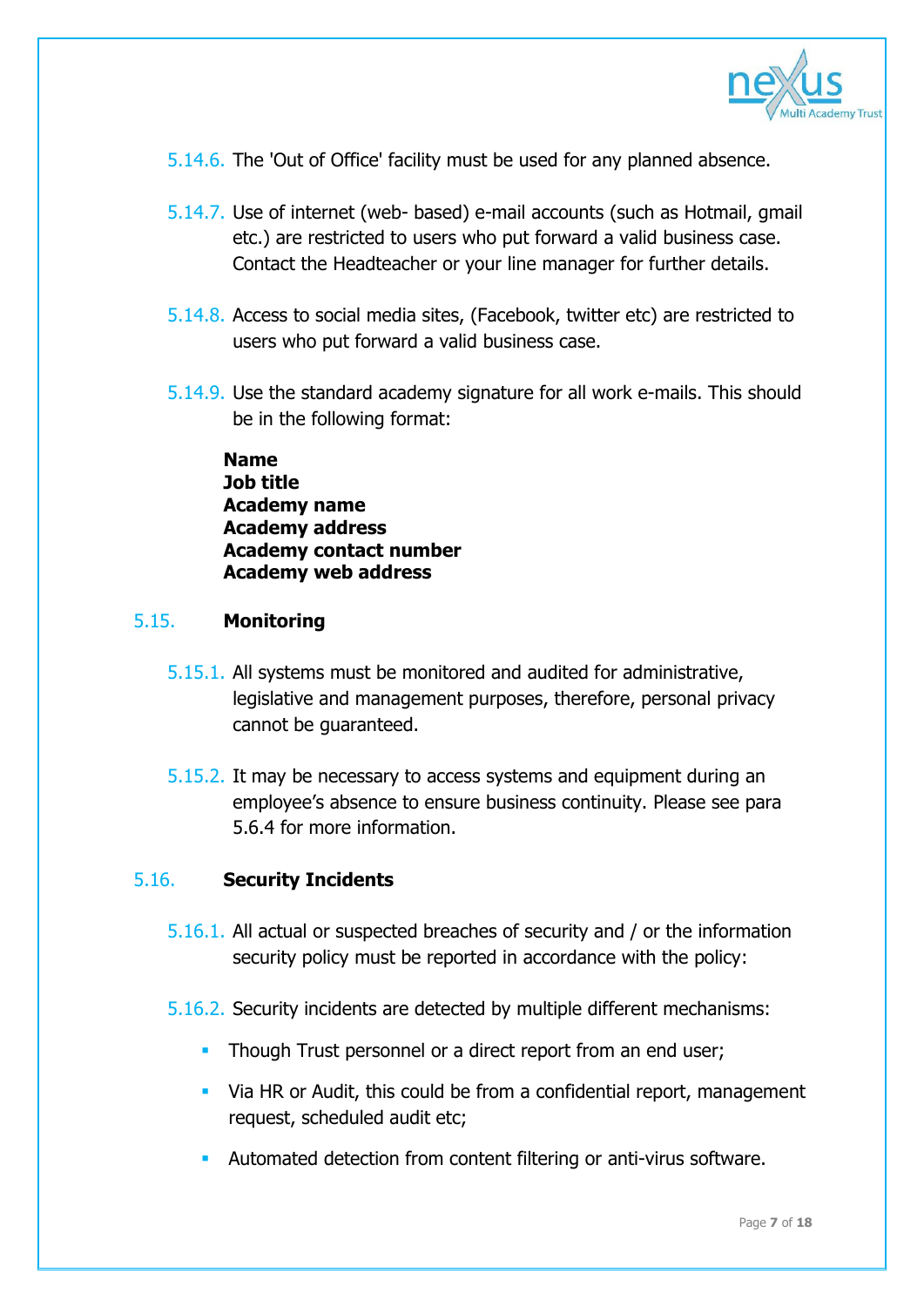

5.17. Where there is an information security breach, academies and the central Trust team will be required to complete the form in appendix c.

# 6. Legal, Contractual and Regulatory **Requirements**

### 6.1.**Data Protection Act**

6.1.1. All employees should bear in mind that the loss or misuse of personal data can be judged an offence under the Data Protection Act. You must process information in accordance with the Data Protection Policy Statement.

### 6.2.**General Data Protection Regulation**

6.2.1. The requirement to have a lawful basis in order to process personal data is not new. It replaces and mirrors the previous requirement to satisfy one of the 'conditions for processing' under the Data Protection Act 1998 (the 1998 Act). However, the GDPR 2018 places more emphasis on being accountable for and transparent about your lawful basis for processing.

### 6.3.**Freedom of Information Act**

6.3.1. The Freedom of Information Act gives a general right of access to information held by the Trust. More information can be accessed in rhe Trust's Information Governance Policy

### 6.4.**Copyright, Designs and Patents Act**

- 6.4.1. Copyright gives the creators of original literary or artistic material a property right in the material. Literature, art, music, sound recordings, films and broadcasts and computer programs are all protected by copyright. You must ensure that you process information and use electronic files in accordance with copyright requirements.
- 6.4.2. Most music and video files are protected by copyright. Please ensure that any music or video used in a work context is properly licensed.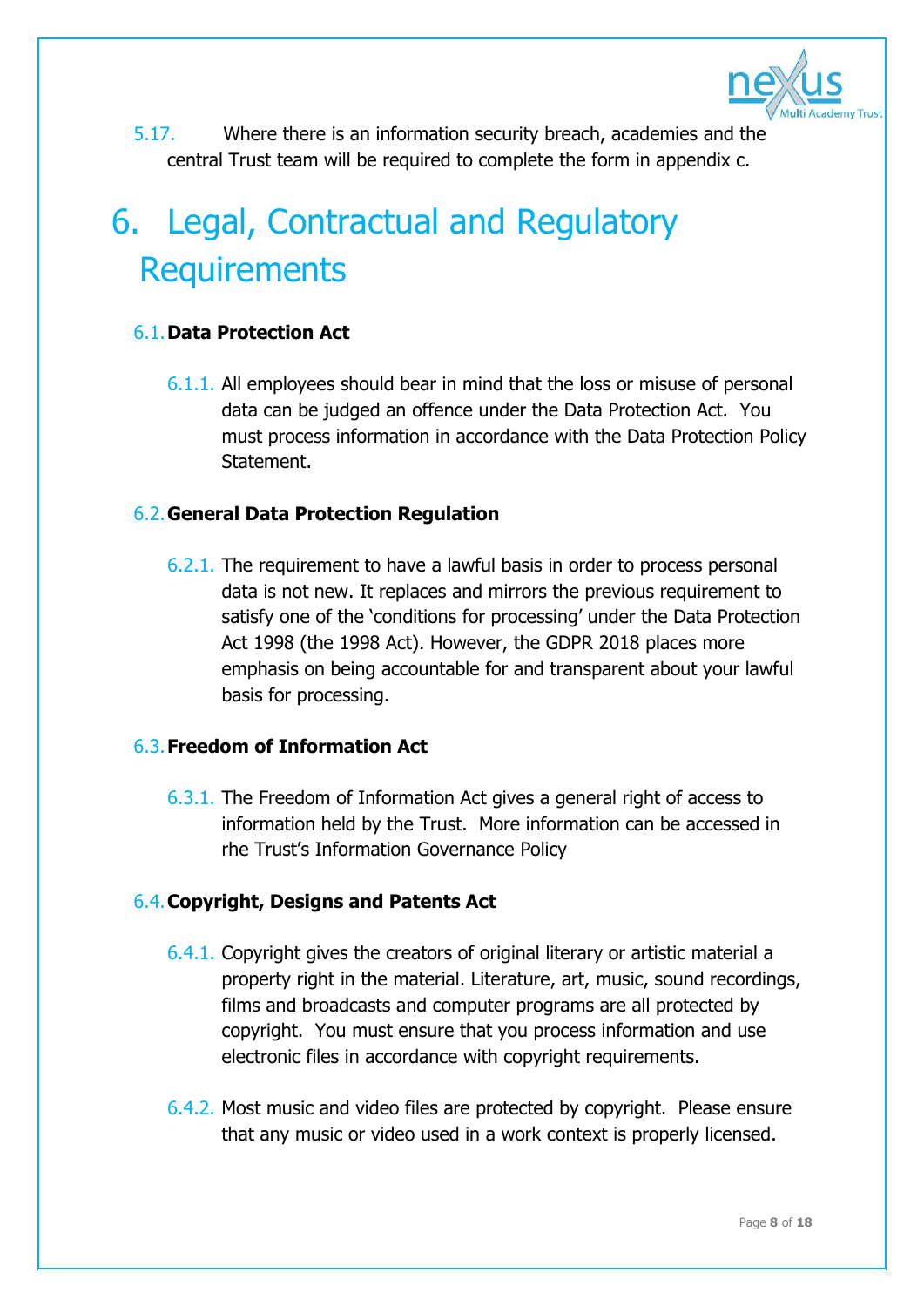

### 6.5.**Intellectual Property**

6.5.1. Any digital information, code etc that is produced by the Trust, or on their behalf, remains the intellectual property of Nexus Multi Academy trust. Removing, copying or re-producing Nexus intellectual property may result in disciplinary or legal action.

### 6.6.**Computer Misuse Act**

6.6.1. The Computer Misuse Act (1990) makes it an offence to:

- Access computer material without the permission of the system owner. This includes accessing information where you have legitimate access to a computer system but you access information you don't need to access to do your job.
- Access computer material without permission with intent to commit further criminal offences
- Alter computer material without permission e.g. writing a virus to destroy someone else's data

### 6.7.**Software Licensing**

6.7.1. Any software installed must be properly licensed. Please note that "freeware", "shareware" and "trial copies" are normally not free for commercial use. If in doubt, please contact the academy or Trust system administrator for advice, as the library of software within the Trust may already cover your requirements.

# 7. Secure Storage of Data and Information

### 7.1.**Clear Desk and Screen Policy**

- 7.1.1. Unattended computer terminals must be turned off or locked.
- 7.1.2. Paper and Electronic records must be stored in accordance with the Trust's Records Management policy.
- 7.1.3. The GDPR requires you to process personal data securely. This is not a new data protection obligation. It replaces and mirrors the previous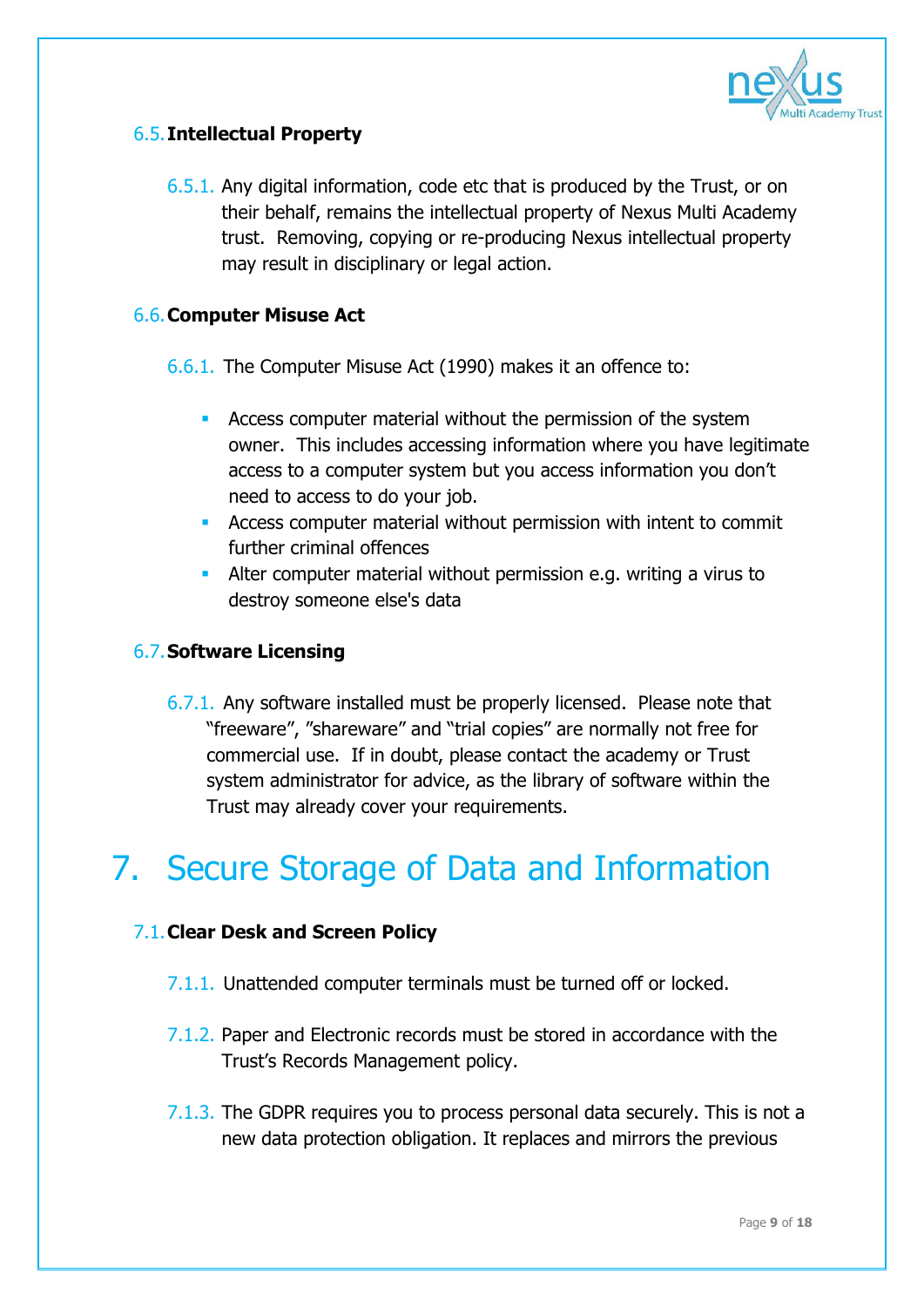

requirement to have 'appropriate technical and organisational measures' under the Data Protection Act 1998 (the 1998 Act).

7.1.4. However, the GDPR 2018 provides more specifics about what you have to do about the security of your processing and how you should assess your information risk and put appropriate security measures in place. Whilst these are broadly equivalent to what was considered good and best practice under the 1998 Act, they are now a legal requirement.

### 7.2.**Storage of Electronic Information**

- 7.2.1. Information pertaining to work shall be stored on the academy file server (i.e. the network, not on the computer's hard disc  $(C:\)$ Drive). Information saved to C:\ Drive is not backed up and may be accessible if equipment is lost or stolen.
- 7.2.2. Microsoft OneDrive can be used to store files. Staff must be aware that, currently, the Trust does not actively backup this data.
- 7.2.3. The Use of Microsoft Teams is permitted for use for all staff within each school and central trust employees. The trust has provisioned each school with its own secure environment which can be used as a nonsensitive data repository to support home workers and or those without School issued equipment.

### **The following key parameters of use applies to all staff;**

In relation to GDPR/Data protection 2018, The following two data types should be considered at all times by team owners and its members and provide the basis of what data types are appropriate to use/store within the team environment;

**Personal data** -The GDPR/DPA 2018 applies to 'personal data' meaning any information relating to an identifiable person who can be directly or indirectly identified in particular by reference to an identifier.

**Sensitive personal data** -The GDPR/DPA 2018 refers to sensitive personal data as "special categories of personal data". The special categories specifically include genetic data, and biometric data where processed to uniquely identify an individual.

With this is mind, is it expected that sensitive personal data will **not** be stored or transmitted within the team's environment without the approval of the Trusts Data protection officer.

Personal data that pertains to a staff or students **must** be considered and would be at the discretion of the Head Teacher (School data controller) and where additional clarifications are required, Trusts Data Protection Officer.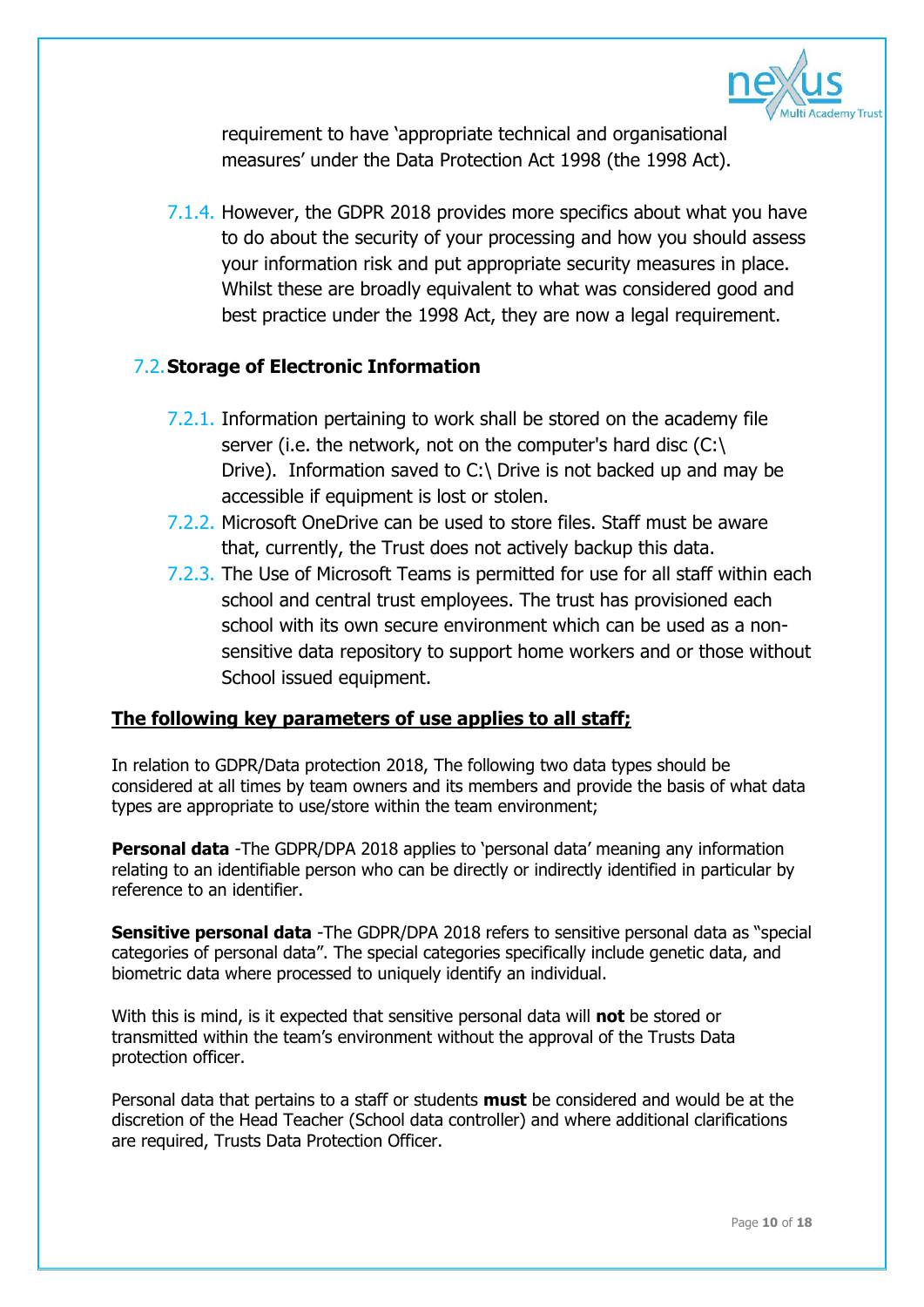

Operational data types such as Trust/School policies, planning, risk assessments, leave charts, lesson plans, timetables and other similar documents **would** be appropriate to store and transmit within the Teams environment.

### 7.3.**Transferring & Sharing Information and Data**

7.3.1. It is important to consider the impact of data lost or stolen as a result of transporting media and also to ensure that information regularly shared is done so securely.

### 7.4.**Information Sharing Protocols**

7.4.1. Where information is shared with other organisations on a regular basis, an information sharing protocol should be in place, detailing what information will be shared, for what purpose, how it is shared etc.

### 7.5.**Contract Clauses**

7.5.1. All contract documentation should contain clauses relating to data protection, confidentiality of information and freedom of information.

### 7.6.**Using information in non-school environments**

- 7.6.1. Information which is classed as PROTECTED or above (refer to Appendix B for definitions) should not be discussed in a public area or where it can be overheard.
- 7.6.2. Do not display information which is classed as PROTECTED or above (refer to Appendix B for definitions) on your laptop or on paperwork in a public place.
- 7.6.3. Keep usage to a minimum in public areas due to the threat of 'overlooking' and / or theft.
- 7.6.4. Any member of staff choosing to use information and/or devices in public areas that results in any security breach will be required to state why the usage was necessary and the steps they took to protect the information and / or equipment.
- 7.6.5. Equipment in use must not be left unattended at any time.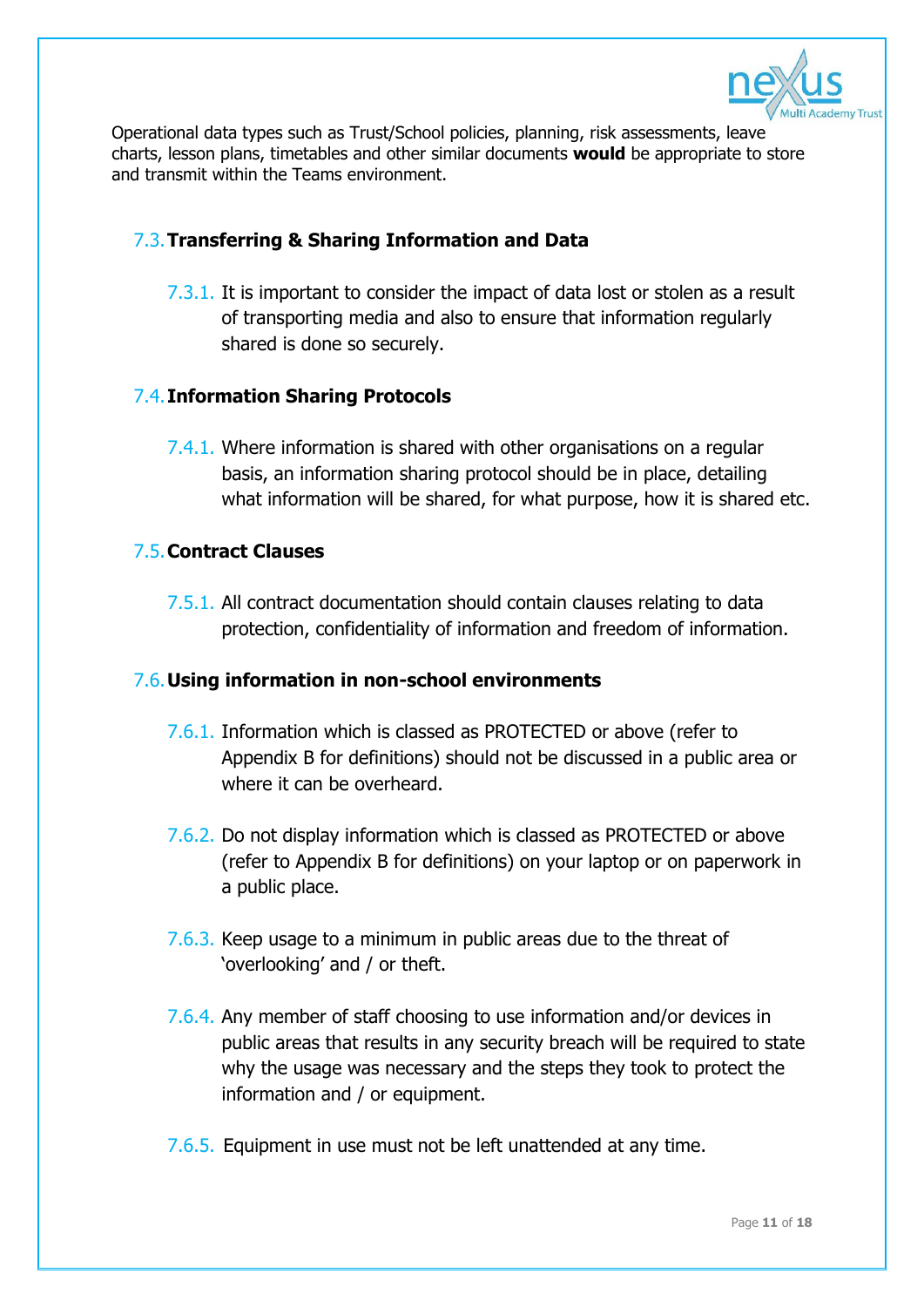

### 7.7.**Usage in Areas not generally accessible to the Public (inc other school premises)**

- 7.7.1. Employees are responsible for ensuring that unauthorised individuals are not able to see information or access systems.
- 7.7.2. If equipment is being used outside of its normal location and might be left unattended, the user must secure it by other means (e.g. security cable).

### 7.8.**Home Usage**

- 7.8.1. Information which is classed as PROTECTED or above (refer to Appendix A for definitions) must not be shared with unauthorised individuals. Only authorised members of staff are allowed access to information being used at home in any form, on any media. No unauthorised individuals shall be allowed access to the equipment or information.
- 7.8.2. Information which is classed as PROTECTED or above (refer to Appendix A for definitions) must not be stored on non-Trust IT equipment. UNPROTECTED documents, such as policies or nonsensitive reports may be worked on but deleted after use.
- 7.8.3. Information which is classed as PROTECTED or above (refer to Appendix A for definitions) must be neatly filed and stored away when not in use. It must be stored in a locked container (filing cabinet, lockable briefcase).
- 7.8.4. When Files or Equipment are stored at home they should not be openly accessible to other members of the household or visible from outside the premises.

### 7.9.**Transporting Information**

- 7.9.1. You must only remove files and equipment from the workplace where there is a business need to do so and they should be returned as soon as possible.
- 7.9.2. Keep equipment secure, clean and out of sight during transit e.g.in a car boot.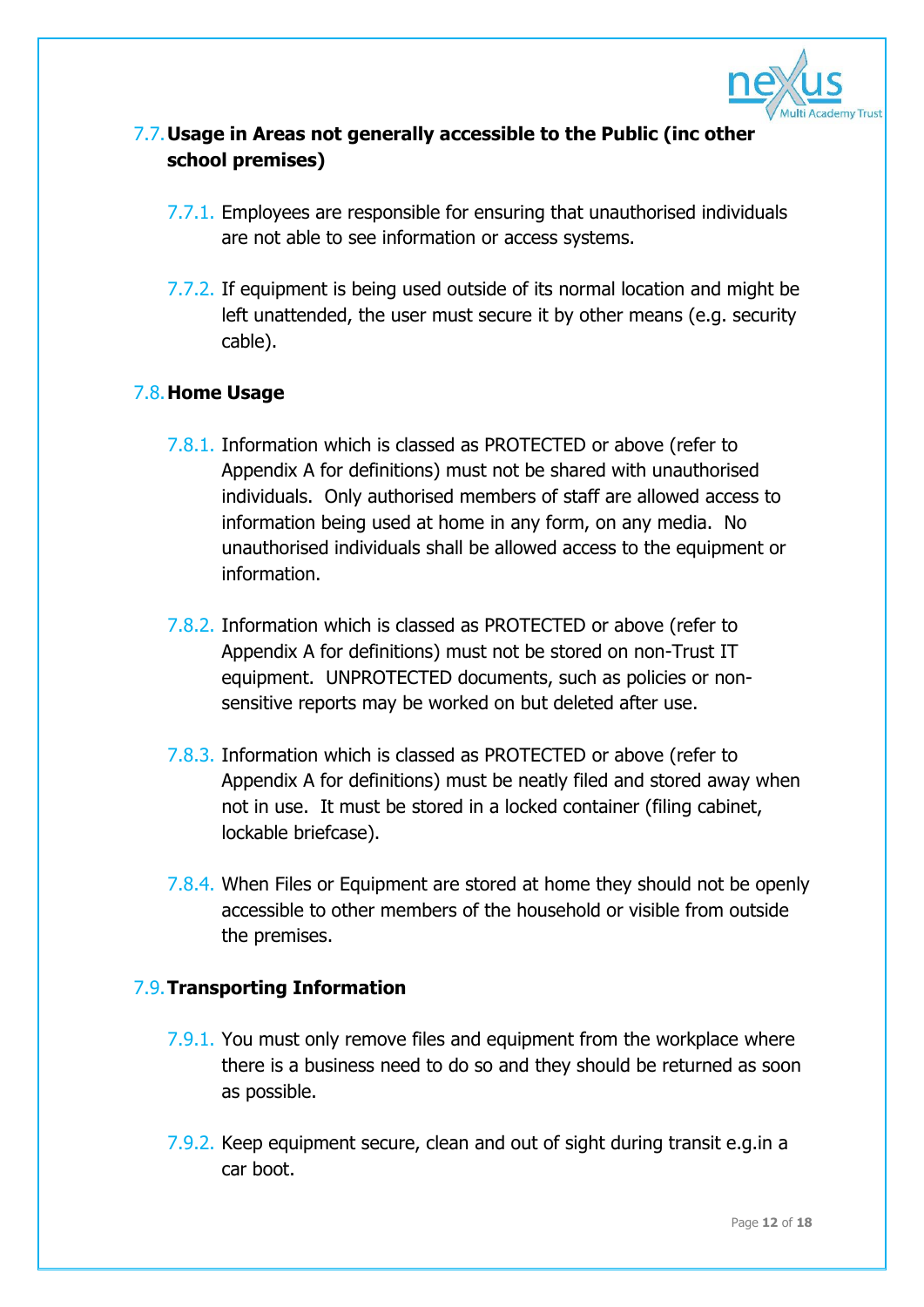

7.9.3. Where a courier service is used to transport packages containing sensitive information, tamper proof packaging must be used. Ensure equipment and documentation is adequately packaged in transit to prevent damage or tampering, or loss of contents. Transport paperwork, CDs etc in a closed bag or file.

### 7.10. **Email**

- 7.10.1. Within the Trust, it is safe to email files. However, sensitive data should be password protected and/or encrypted. Advice can be provided by the academy or Trust system administrator.
- 7.10.2. Information which is classed as PROTECTED or above (refer to Appendix A for definitions) must not be sent to or from home via personal email as the information is not secure.
- 7.10.3. All electronic transfer of data must be transported in a secure manner. Information which is classed as PROTECTED or above (refer to Appendix B for definitions) must not be transferred outside the Trust using plain email, CD/DVD or USB stick without encryption.
- 7.10.4. All data transfer classified at PROTECTED or above, between the Trust and other Public Services (Local Authority/Central Government departments etc) should be done using secure mail or following protocols.
- 7.10.5. Please contact the academy or Trust ICT system administrator for instructions on how to securely email data.

### 7.11. **Removable media**

- 7.11.1. Only Trust provided memory drives, also known as memory sticks, USB drives and USB pens, shall be used to TRANSFER data.
- 7.11.2. Memory drives shall not be used to STORE data, the Trust shall provide appropriate systems to store data safely and securely.
- 7.12. **Use of Telephones, Mobile phones, Fax Machines and Printers**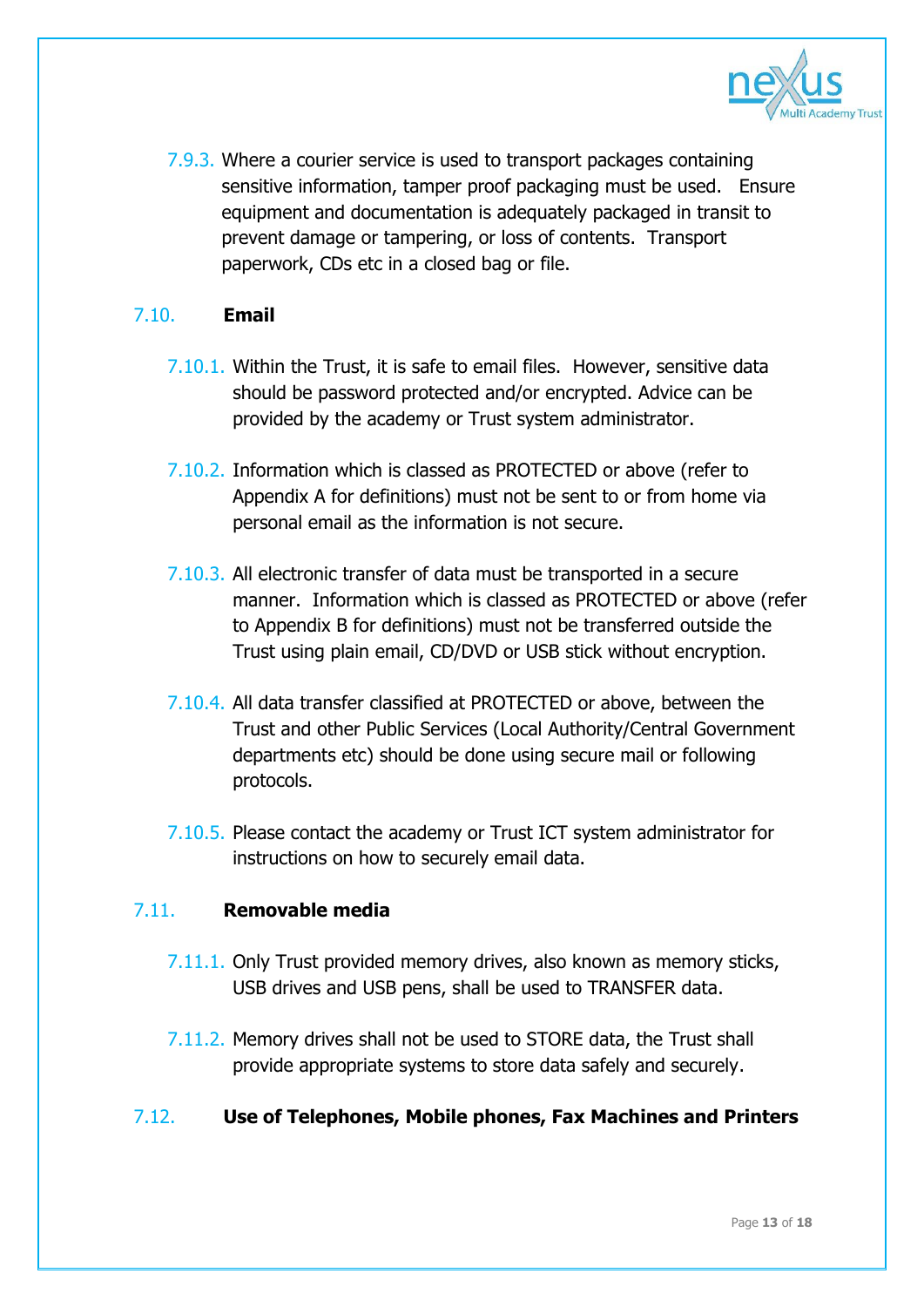

7.12.1. Telephones and fax machines must be used in accordance with the electronic communications policy.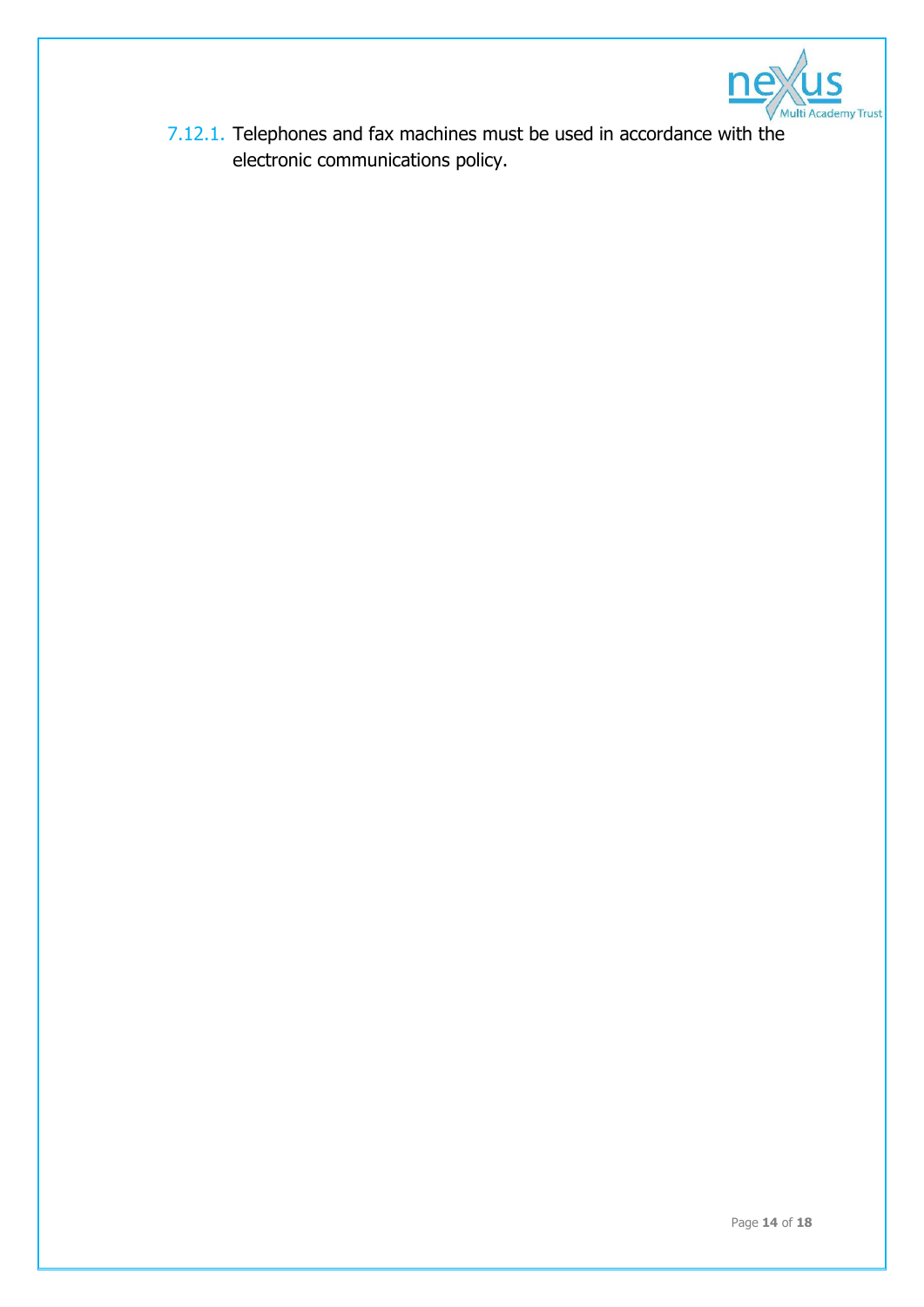

# 8. Accessing Information from Outside the UK

- 8.1.The Data Protection Act states that information cannot be transferred out of the European Economic Area (EEA) unless specific security safeguards are established. Therefore information must not be transferred overseas without suitable safeguards. When using Trust ICT equipment overseas, you must ensure that information is only accessed via the Trust network and is not downloaded, in order to ensure that an overseas transfer does not take place.
- 8.2.Accessing mobile networks from outside the UK carries higher risks and should only be considered in an emergency.
- 8.3. The Trusts email platform, Office 365, is not accessible outside of the UK by default. This is in line with the principles of "protection by design" as set out by the General Data Protection Regulation 2018.

Staff members that have a "directed" operational need to access their nexusmat.org email account whilst outside of the UK should contact their Head Teacher to request access.

This request should include the required duration of access and from what country and purpose of access.

The Head Teacher will then contact the Trusts Data Protection Office (Mr Warren Carratt) to seek approval.

# 9. Acquisition of Computer Equipment

- 9.1.Advice must be sought from the academy or Trust system administrator before new systems, hardware or software is acquired to ensure the ongoing compatibility with the network and operating systems.
- 9.2.All new hardware must be purchased, imaged and asset tagged prior to introduction to the academy/Trust network to ensure the continued security of the network.
- 9.3.Equipment purchased outside this mandate will not be allowed on the Trust/academy network to ensure its' continued security.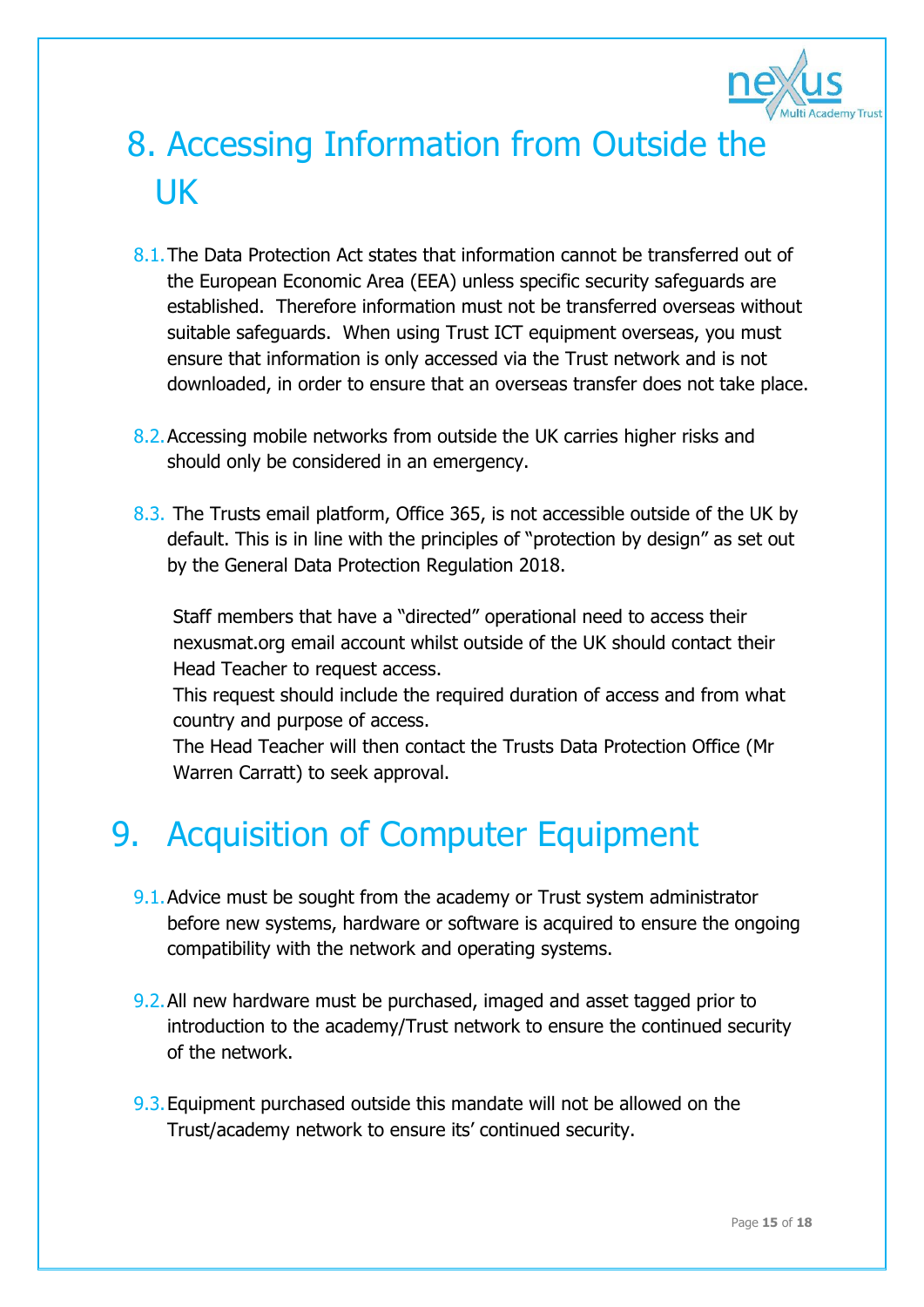

# 10. Disposal of Data and Information

### 10.1. **Confidential Waste**

10.1.1. Documents containing information which is classed as PROTECTED or above (refer to Appendix A for definitions) must be disposed of via the academy confidential waste system.

### 10.2. **Disposal of IT Equipment**

10.2.1. Disposal of computer equipment must be via the academy/Trust system administrator.

### 10.3. **Protection Against Malicious Code**

- 10.3.1. All desktop and server hosts are equipped with Symantec Anti-virus with End-Point Protection. Virus definitions are updated in-line with best practise, upon release.
- 10.3.2. The email gateway only allows certain approved file-types to be allowed entry to the network.
- 10.3.3. Firewall hardware checks and prohibits malicious code it detects on incoming web traffic and email.

### 10.4. **Network Controls**

10.4.1. The academy's network perimeter is protected by firewalls and antivirus software.

### 10.5. **Wireless Network**

10.5.1. The wireless LANs are AES \ WPA2 encrypted to the highest industry standard. Trust staff access a specific wireless network which is completely separate from any public wireless networks.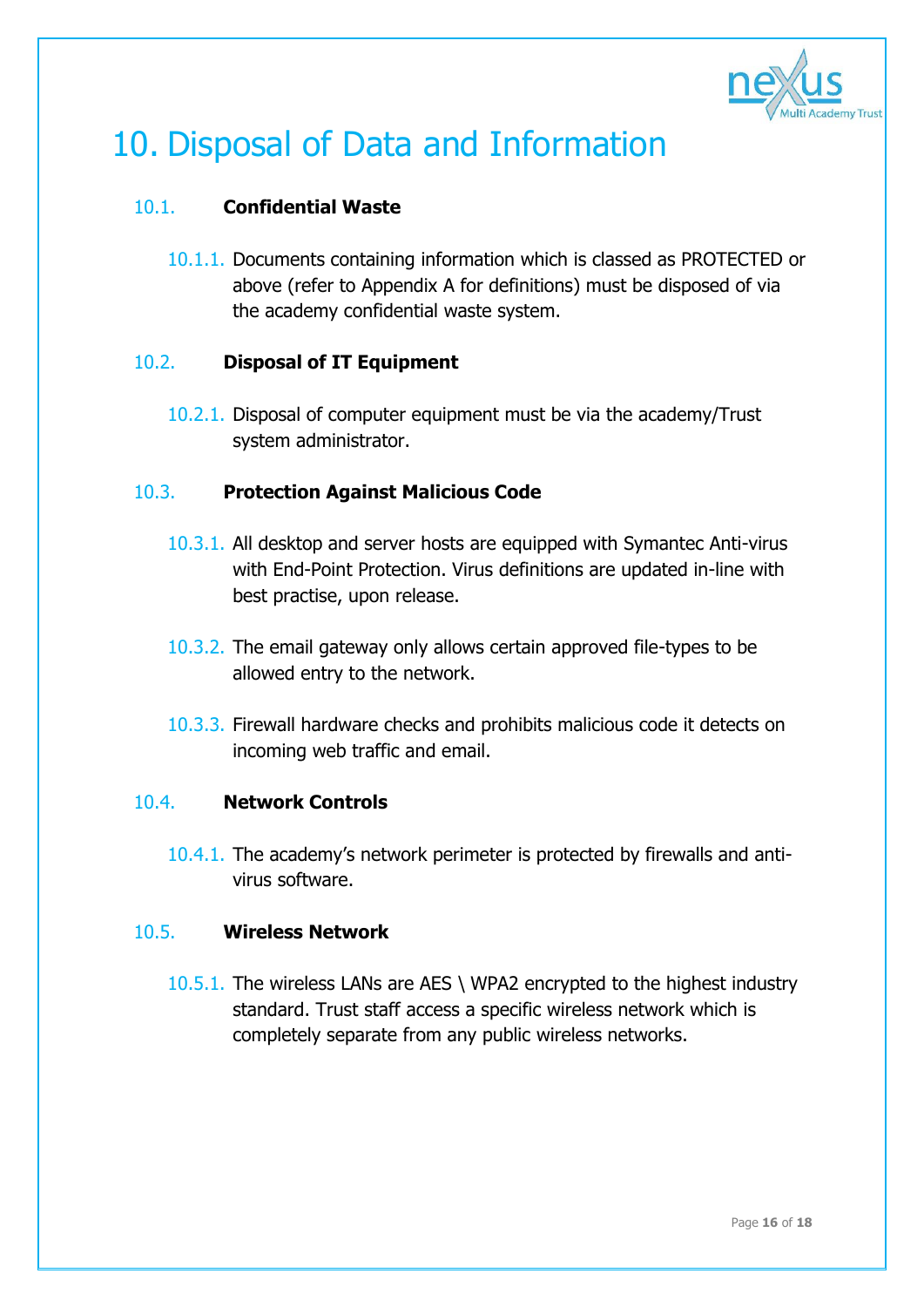

### **Appendix A – Data Classification Definitions**

Nexus Multi Academy Trust ("the Trust") as a private registered company remains compliant with legacy Data Classifications.

| <b>Data Type</b>    | <b>Impact if the data is lost or</b><br>stolen and misused                                | <b>Examples</b>                                                                                                                                                                                                                                                                                                            |
|---------------------|-------------------------------------------------------------------------------------------|----------------------------------------------------------------------------------------------------------------------------------------------------------------------------------------------------------------------------------------------------------------------------------------------------------------------------|
| <b>UNRESTRICTED</b> | None / negligible                                                                         | Information published on the Trust or<br>academy Web Sites or is otherwise<br>publicly available                                                                                                                                                                                                                           |
|                     |                                                                                           | Information that would be disclosed in<br>response to a Freedom of Information<br>Request                                                                                                                                                                                                                                  |
|                     |                                                                                           | Disclosure will not adversely affect a<br>client or member of staff                                                                                                                                                                                                                                                        |
| <b>PROTECTED</b>    | inconvenience to pupils or<br>families<br>damage to the Trust's standing<br>or reputation | Personal data relating to any client or<br>member of staff such as a name,<br>address or any personal identifier<br>Any other data considered to be covered<br>by the Data Protection Act<br>Any data which may result in financial<br>loss<br>Any data which is considered to be<br>commercially or politically sensitive |
| <b>RESTRICTED</b>   | substantial inconvenience or<br>distress                                                  | A complete client record containing<br>many personal details                                                                                                                                                                                                                                                               |
|                     | significant impact to a pupil or<br>families                                              | Volumes of "PROTECTED" data about a<br>large number $(10+)$ of pupils or staff                                                                                                                                                                                                                                             |
|                     | substantial damage to the<br>Trust's standing or reputation                               |                                                                                                                                                                                                                                                                                                                            |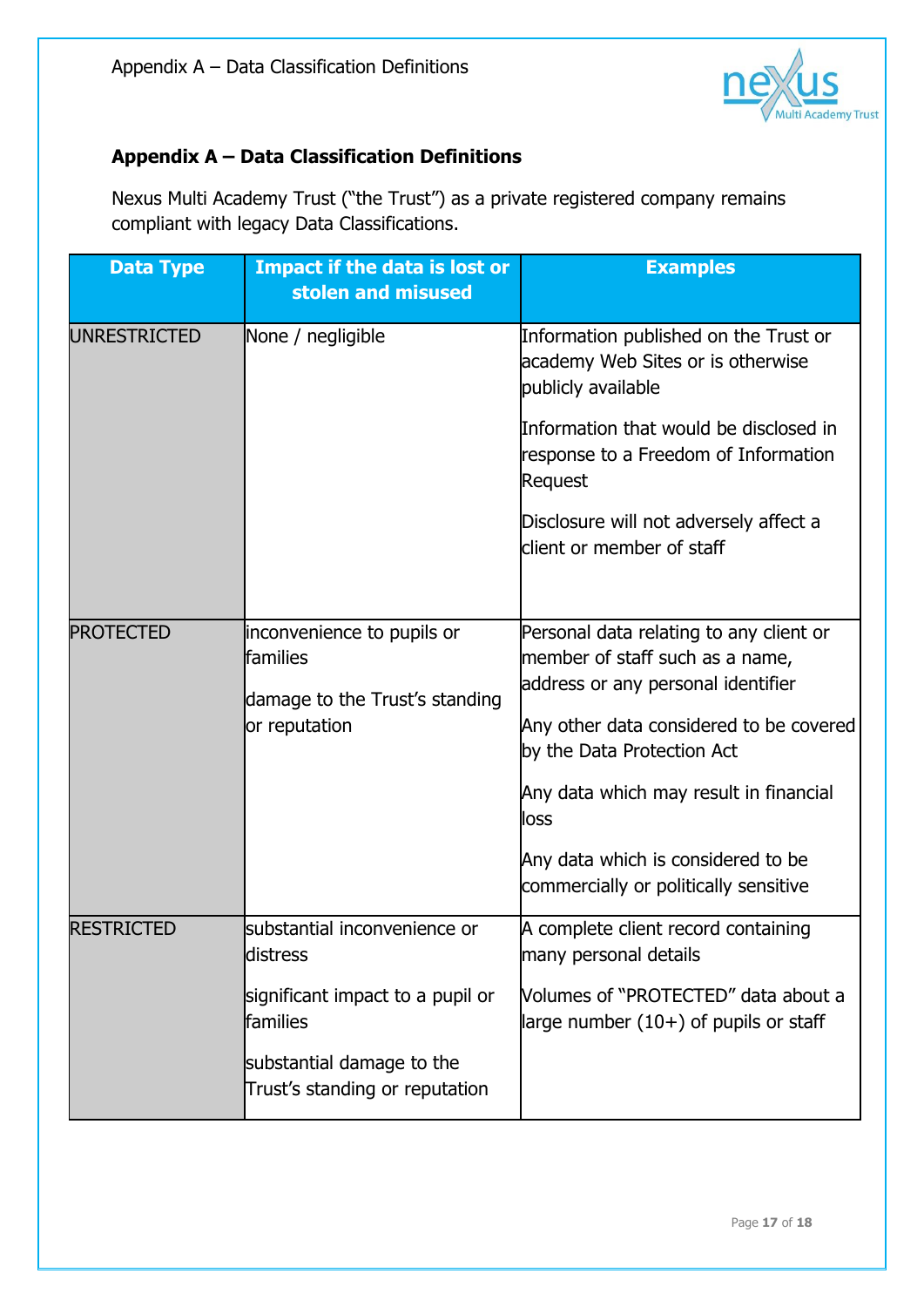

|              | prejudice the investigation of or<br>facilitate the commission of<br>crime<br>could have wider implications for<br>the Trust's finances or reputation                                                                      |                                                                                                                                                                    |
|--------------|----------------------------------------------------------------------------------------------------------------------------------------------------------------------------------------------------------------------------|--------------------------------------------------------------------------------------------------------------------------------------------------------------------|
| CONFIDENTIAL | prejudice to the safety security<br>or liberty of an individual<br>impede the investigation or<br>facilitate the commission of<br>serious crime<br>could have major implications for<br>the Trust's finances or reputation | A large number of complete pupil<br>records<br>A set of data relating to many pupils or<br>staff which in combination could result in<br>harm to those individuals |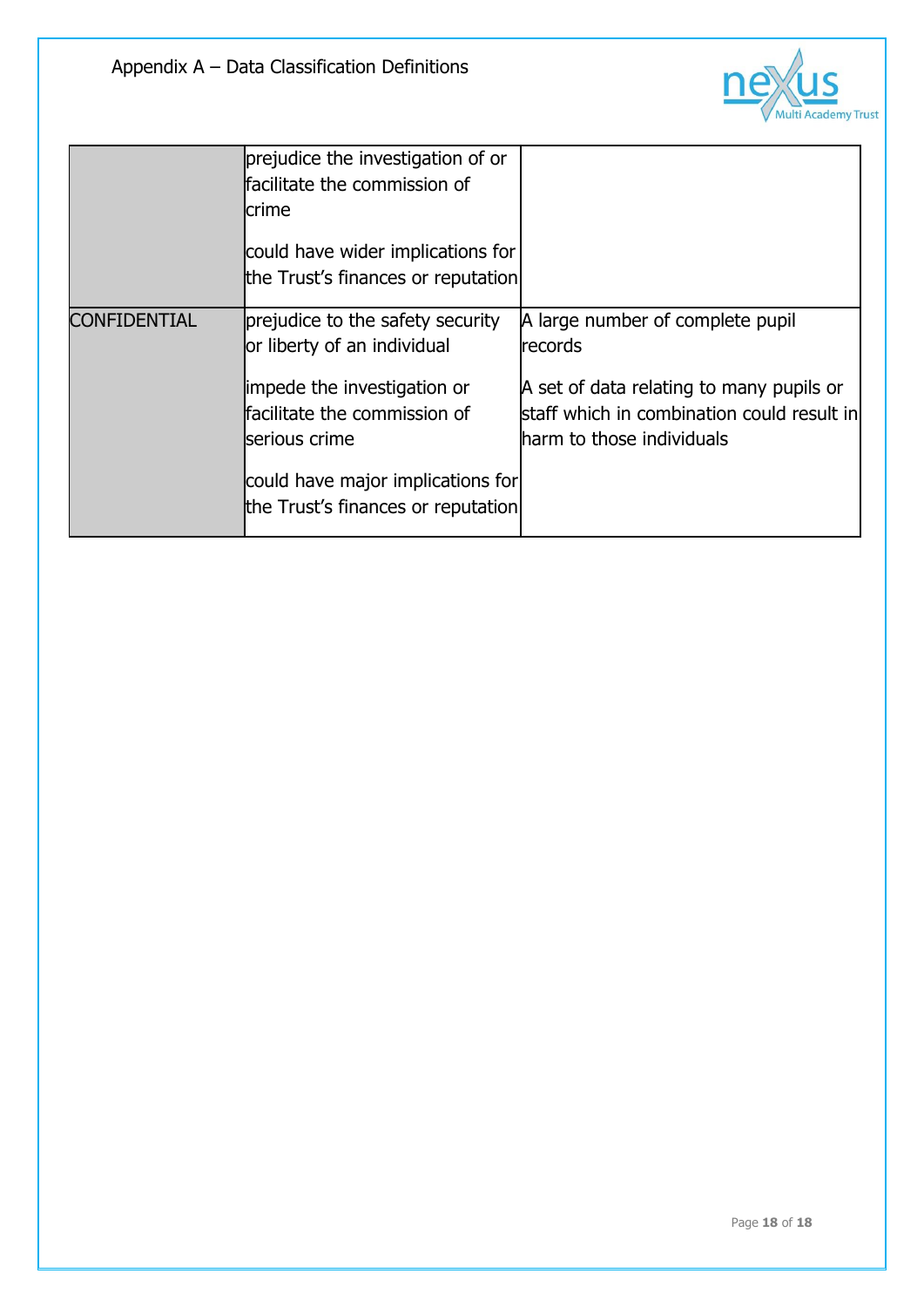

### **Appendix B - PC Disposal Policies and Procedures**

Any equipment that can be reused by the Trust will be reused.

Any equipment that cannot be will be securely disposed of in the following ways:

Where hardware is **intact but with parts that could be reused by a manufacturer**, there is a marginal resale value. The Trust will sell these items. Before computers are passed to the third party we will run 'secure delete' routines on the hard drives.

Where hardware is **intact but totally beyond use**, the WEEE directive compels manufactures to agree to dispose of any equipment that they have supplied to the Trust since July 2005. In this scenario the academy will deliver the equipment to a pre-agreed collection point. The supplier will then dispose of or recycle the equipment in a way that complies with the relevant legislation.

Where hardware is **not intact** we will contract with a third party to dispose of this equipment for us. The third party will dismantle the equipment and recycle all recyclable components. Hard drives will be securely destroyed, precious metals will be recovered and toxic substances safely disposed of.

There are several other issues which we must consider in order that we comply with the WEEE directive:

- **Storage Sites** all old equipment is stored in secure rooms prior to disposal.
- **Transfer** we require that carriers are licensed and have been checked in accordance with the requisite Waste Management legislation. We will operate a compliant system of transfer and consignment notes. Third parties will be supplied with a list of tag numbers before they arrive and we will be issued with receipts detailing all equipment that has been collected.
- **Disposal Sites** we require that the disposal sites have the appropriate waste management licences and procedures in place.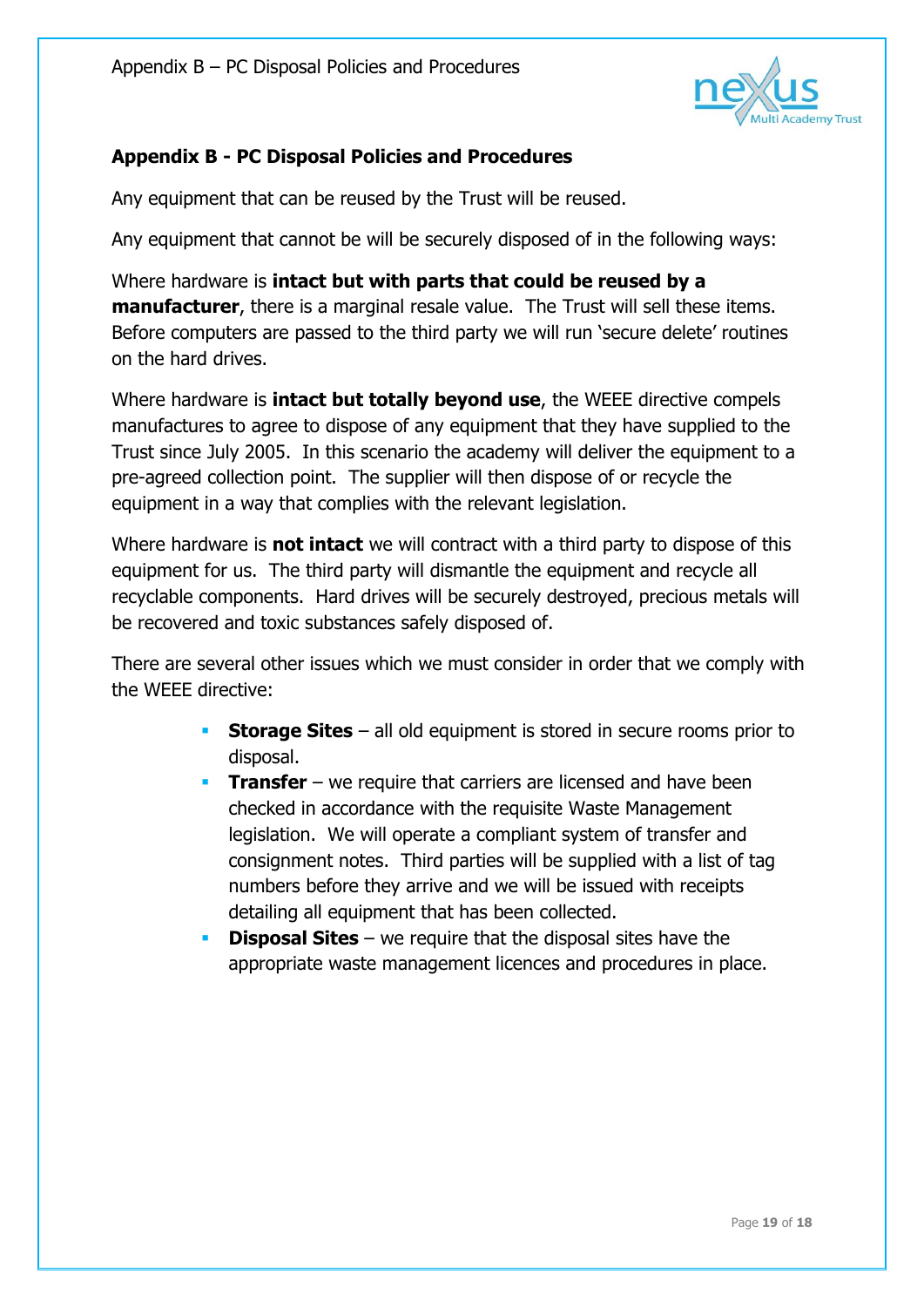

### IT Security Incident Reporting Form

**Instructions: This form is to be completed as soon as possible following the detection or reporting of an Information Technology (IT) security incident. All items completed should be based on information that is currently available. This form may be updated and modified if necessary.**

### **1. Headline Information for this Incident**

| Nature of incident (Cyber,                                                           |  |
|--------------------------------------------------------------------------------------|--|
| Non Cyber or both):                                                                  |  |
|                                                                                      |  |
| Affected site(s)                                                                     |  |
|                                                                                      |  |
| Date incident started:                                                               |  |
|                                                                                      |  |
| Date reported/identified:                                                            |  |
|                                                                                      |  |
| Has root cause of the                                                                |  |
| incident been confirmed?                                                             |  |
|                                                                                      |  |
| Date resolved:                                                                       |  |
|                                                                                      |  |
| 2. Incident Description                                                              |  |
|                                                                                      |  |
| Provide a brief description:                                                         |  |
|                                                                                      |  |
|                                                                                      |  |
|                                                                                      |  |
|                                                                                      |  |
|                                                                                      |  |
|                                                                                      |  |
|                                                                                      |  |
|                                                                                      |  |
| 3. Impact / Potential Impact Check all of the following that apply to this incident. |  |
| Loss / Compromise of Data                                                            |  |
|                                                                                      |  |
| Damage to Systems                                                                    |  |
|                                                                                      |  |
| System Downtime                                                                      |  |

Financial Loss

□ Other Organisations' Systems Affected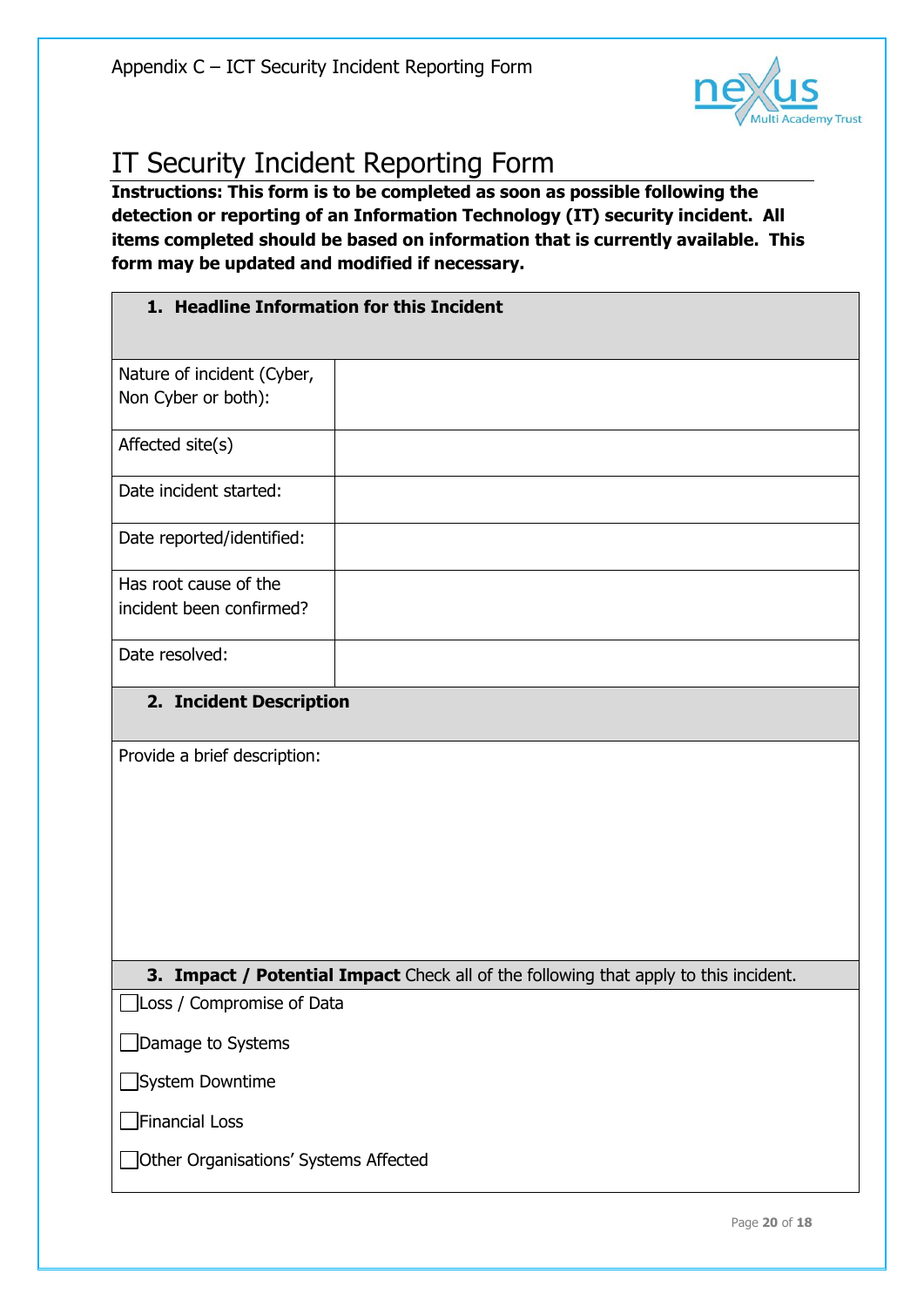

| JDamage to the Integrity or Delivery of Critical Goods, Services or Information                     |                                                                                                         |
|-----------------------------------------------------------------------------------------------------|---------------------------------------------------------------------------------------------------------|
| $\Box$ Violation of legislation / regulation                                                        |                                                                                                         |
| Unknown at this time                                                                                |                                                                                                         |
|                                                                                                     |                                                                                                         |
|                                                                                                     |                                                                                                         |
| Provide a brief description:                                                                        |                                                                                                         |
|                                                                                                     |                                                                                                         |
| 4. Sensitivity of Data/Information Involved                                                         |                                                                                                         |
|                                                                                                     | Has the incident resulted in a loss of integrity, authenticity or confidentially of stored, transmitted |
| or processed data?                                                                                  |                                                                                                         |
| Yes                                                                                                 |                                                                                                         |
| $\Box$ No                                                                                           |                                                                                                         |
| If yes, then please confirm which type of data:                                                     |                                                                                                         |
| $\Box$ Public data (i.e. date which could be                                                        | Restricted / Confidential (Privacy violation)                                                           |
| released under FOI into the public domain)                                                          | $\Box$ Unknown / Other – please describe:                                                               |
| Internal Use Only                                                                                   |                                                                                                         |
|                                                                                                     |                                                                                                         |
| Provide a brief description of data that was compromised:                                           |                                                                                                         |
|                                                                                                     |                                                                                                         |
|                                                                                                     |                                                                                                         |
| 5. Who Else Has Been Notified? (Note - This must include the named Data<br><b>Protection Office</b> |                                                                                                         |
| Provide Name(s) and Designation(s):                                                                 |                                                                                                         |
|                                                                                                     |                                                                                                         |
| If personal data has been breached, has this been reported to the ICO under the GDPR?               |                                                                                                         |
| $ $ Yes                                                                                             |                                                                                                         |
| No                                                                                                  |                                                                                                         |
| Not applicable                                                                                      |                                                                                                         |
|                                                                                                     |                                                                                                         |